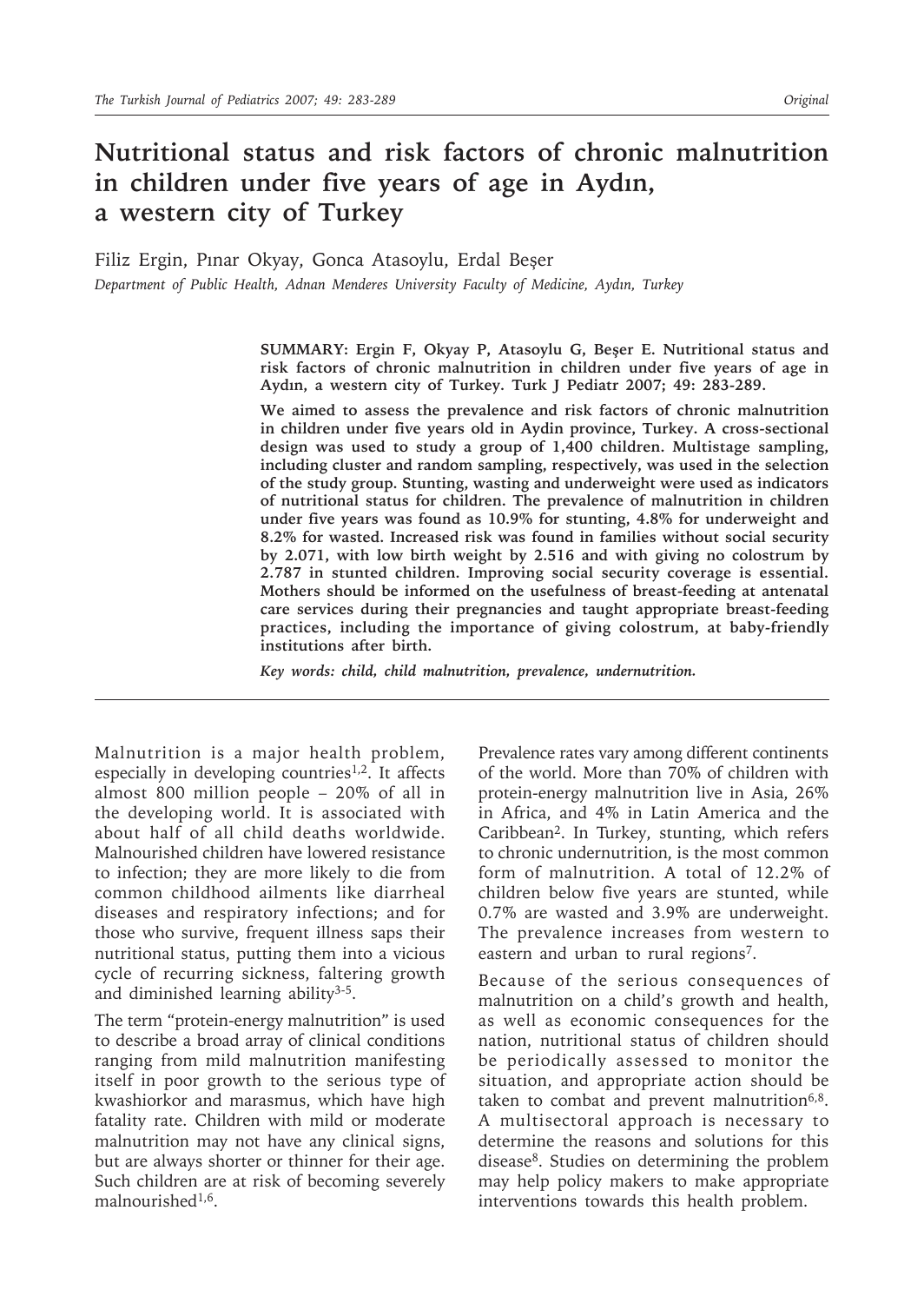The objective of the current study was to assess the nutritional status and risk factors of chronic malnutrition in children under five years of age in Aydin, a western city of Turkey.

### **Material and Methods**

This study was conducted in the center of Aydin, a city in the western region of Turkey. The target population in the city center is estimated to be 240,000, of which 12,144 are under five years old. Health measures of the city, like infant mortality rate (20.9‰) or agespecific mortality rate under five years  $(4.4\%)$ are better than in other regions of Turkey7,9.

A cross-sectional design was used to study a group of 1,400 children under five years of age. Multistage sampling, including cluster and random sampling, respectively, was used in the selection of the study group. Health stations-subunits of health centers-each serving 2,500 citizens and staffed by a midwife-were taken as clusters. Two health stations (1 rural and 1 urban) were selected from 10 health centers, for a total of 20 health stations, by using random sampling method. It was aimed to reach all of the children in the selected health stations.

A structured questionnaire on socioeconomic status, breast-feeding, weaning and feeding practices of children was used to interview mothers in person.

Medical students and midwives who attended a standardized education on measurement technique at the beginning of the study performed anthropometric measurements. The children were measured with light-weight clothing. Children aged below 12 months were laid horizontally and measured by children's scale for weight with an exactness of 0.05 kilograms (kg), and tapeline for length with an exactness of 0.01 meters (m). Children aged between 12 to 59 months were measured barefoot and weights were measured with an exactness of 0.5 kg using digital weighing scale. To measure height, the barefoot children were requested to stand straight on a horizontal surface, with heels together and eyes straight forward. The height measuring equipment was a stadiometer with an exactness of 0.01 m.

Nutritional status data were compared with National Center of Health Statistics (NCHS) references and presented as Z scores with a cut-off point of two standard deviations (2 SD) as recommended by the World Health Organization (WHO)<sup>10</sup>.

The following definitions were used in the study:

- 1. Underweight means a low weight for age. This is a weight below -2 SD of the reference population. It refers to acute and chronic nutritional disorder.
- 2. Stunting means a low length/height for age. This is a length/height below -2 SD of the reference population. It refers to chronic nutritional disorder.
- 3. Wasting means a low weight for length/ height. Children are below -2 SD of the reference weight for length/height. It refers to acute nutritional disorder.
- 4. Low birth weight means infant birth weight lower than 2500 g.
- 5. Low income means family income less than 250 million Turkish Liras, which is equivalent to a monthly wage of approximately 200 US\$ at the study time.

SPSS 11.5 statistical package program was used for data analysis. The descriptive data was given as mean ± standard deviation (SD). The chisquared test, Fisher's exact test and Student's t test were used for the analytic assessment. Risk assessment was done by logistic regression. The differences were considered to be statistically significant when the p value obtained was less than 0.05. Significantly related variables, which included educational level and occupation of the father, residence, social security, family income, household size, type of sanitation, birth weight of the child, colostrum usage, and time at which weaning was started, were assessed in a logistic regression model.

## **Results**

All children in the health stations were reached and the response rate was 100%. There were 697 girls (49.8%) and 703 boys (50.2%) in this study. The mean age of children was  $25.1 \pm 16.7$ months, mean birth weight  $3281 \pm 495$  g, and mean birth length  $49.7 \pm 2.2$  cm. The percentage of children born with low birth weight was determined as 4.2%.

Most mothers were married (99.4%) and housewives (88.1%). The mean age of mothers was  $28.3 \pm 5.4$  years. The percentage of mothers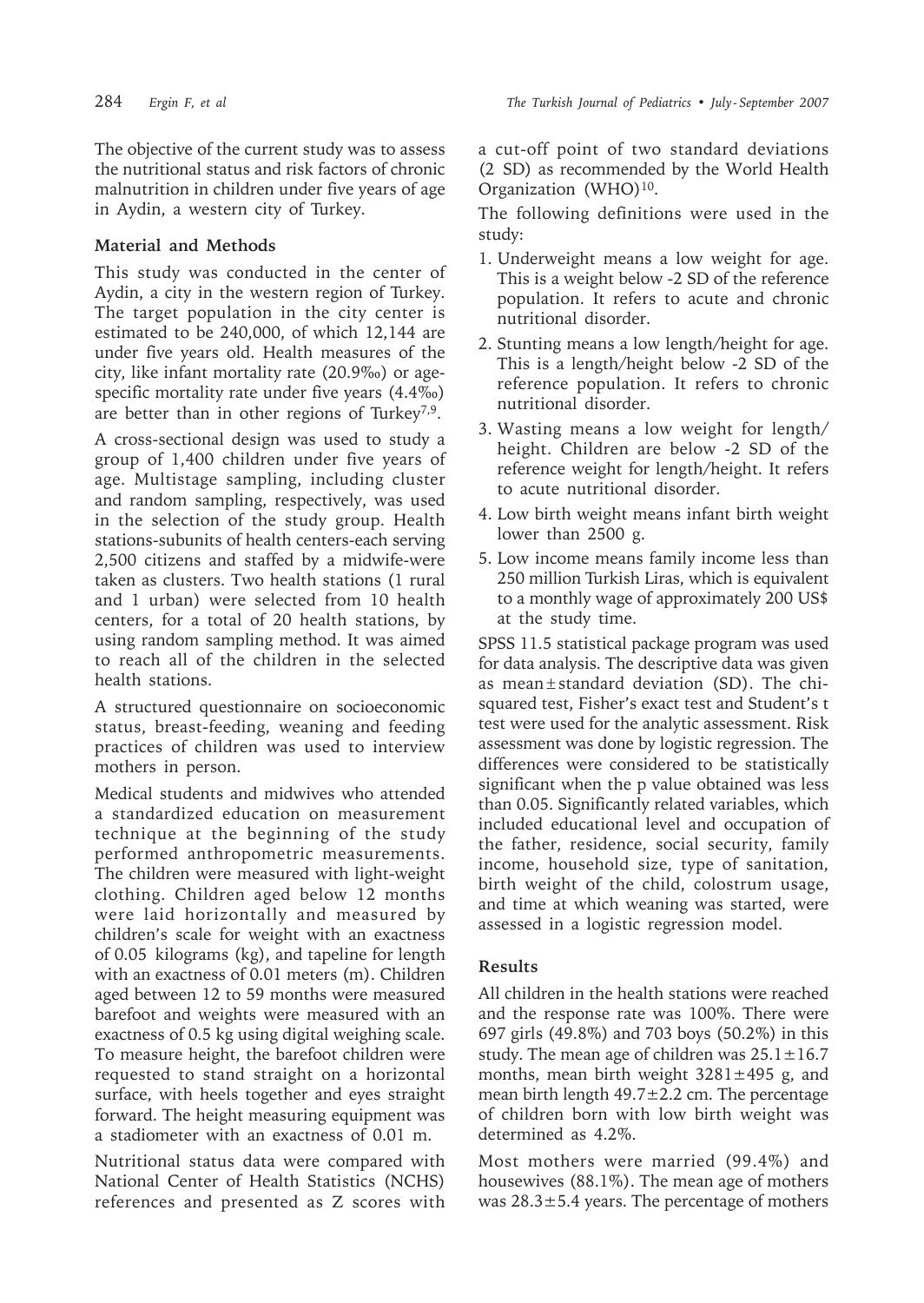below 19 years of age was 1.5%. Regarding the educational level of mothers, 55.9% had primary school education, 37.5% had secondary or high school education and the rest had little or no education. Approximately one-fifth (21.6%) of all mothers had no social security. Of fathers, 38.9% had an educational level of less than primary school and 5.4% had no job.

There were 1,000 families (71.4%) in urban and 400 families (28.6%) in rural areas. The mean household size was  $4.16 \pm 1.57$ . Families with low income accounted for 15.6%. There was no sewage system in 18.7% of all houses.

The anthropometric data were also collected from all children (100.0%). Totally, 10.9% of the children were stunted, 4.8% underweight and 8.2% wasted. Stunting was especially seen between 12-23 months (17.4%). Table I shows the distribution of undernourished children by age groups.

The study revealed that most of the mothers (97.7%) were breast-feeding after birth while others were feeding their babies by cow's milk, baby formula or water. With respect to weaning, 21.4% of babies were introduced to weaning between 0-2 months, 12.7% between 3-4 months, 44.4% between 5-6 months and 21.5% after 6 months.

In univariate analysis, living in rural area, father's education level of primary school or less, father's unemployment, low family income, lack of social security, lack of sewage system, low birth weight, giving no colostrum after birth and early start of weaning were significant risk factors for nutritional stunting. There was no significant relation between stunting and mother's age, education and occupation, whether pregnancy was planned or not, diarrhea in last two weeks, using feeding bottle/spout, mean time of breast-feeding/ exclusive breast-feeding, child sequence or amount of daily smoking at home by family members. Table II shows the distribution of chronic undernourished children by selected risk factors.

Statistically significant factors were assessed in the final model of multivariate analysis, and it was found that that families without social security had an increased risk of 2.071 (95% confidence interval-CI: 1.324-3.239), low birth weight by 2.516 (95% CI: 1.194-5.300) and giving no colostrum by 2.787 (95% CI: 1.285-6.045) in stunted children. Table III shows the results of multivariate analysis for selected risk factors.

#### **Discussion**

In Turkey, malnutrition, especially chronic undernutrition, is a major health problem like in other developing countries<sup>4,7</sup>. The Turkey Demographic and Health Survey (TDHS) held in 2003 estimated stunting to be 12.2%, underweight 3.9% and wasting 0.7% nationwide7. Estimates of the same survey for the western region were 5.5% for stunting, 1.9% for underweight and 0.7% for wasting7. In the current study, malnutrition prevalence for Aydin was 10.9% for stunting, 4.8% for underweight and 8.2% for wasting. With respect to stunting, the nutritional status of the study population is better than the average of the national results, but worse than observed in the western region. The reason for this might be that the TDHS reflects the averages of 15 cities in the western region and Aydin province is less developed than many of the other cities. Migration from east regions to Aydin has increased recently, resulting in an increase in the rural population near the center. The people living in these areas have many problems including poorer socioeconomic and educational conditions. This study has also demonstrated that the prevalence of

**Table I.** Distribution of Undernourished Children by Age Groups

| Age Groups (months)                         | Stunted |      | Underweight |      | Wasted |      |
|---------------------------------------------|---------|------|-------------|------|--------|------|
|                                             | n       | $\%$ | n           | $\%$ | n      | $\%$ |
| $\langle 12 \text{ months} \rangle$ (n=399) | 35      | 8.8  |             | 2.8  | 49     | 12.3 |
| 12-23 months $(n=298)$                      | 52      | 17.4 | 18          | 6.0  | 25     | 8.4  |
| 24-35 months $(n=228)$                      | 26      | 11.4 | 14          | 6.1  | 14     | 6.1  |
| $36-47$ months $(n=255)$                    | 23      | 9.0  | q           | 3.5  | 13     | 5.1  |
| 48-59 months $(n=220)$                      | 16      | 7.3  | 15          | 6.8  | 14     | 6.4  |
| Total $(n=1400)$                            | 152     | 10.9 | 67          | 4.8  | 115    | 8.2  |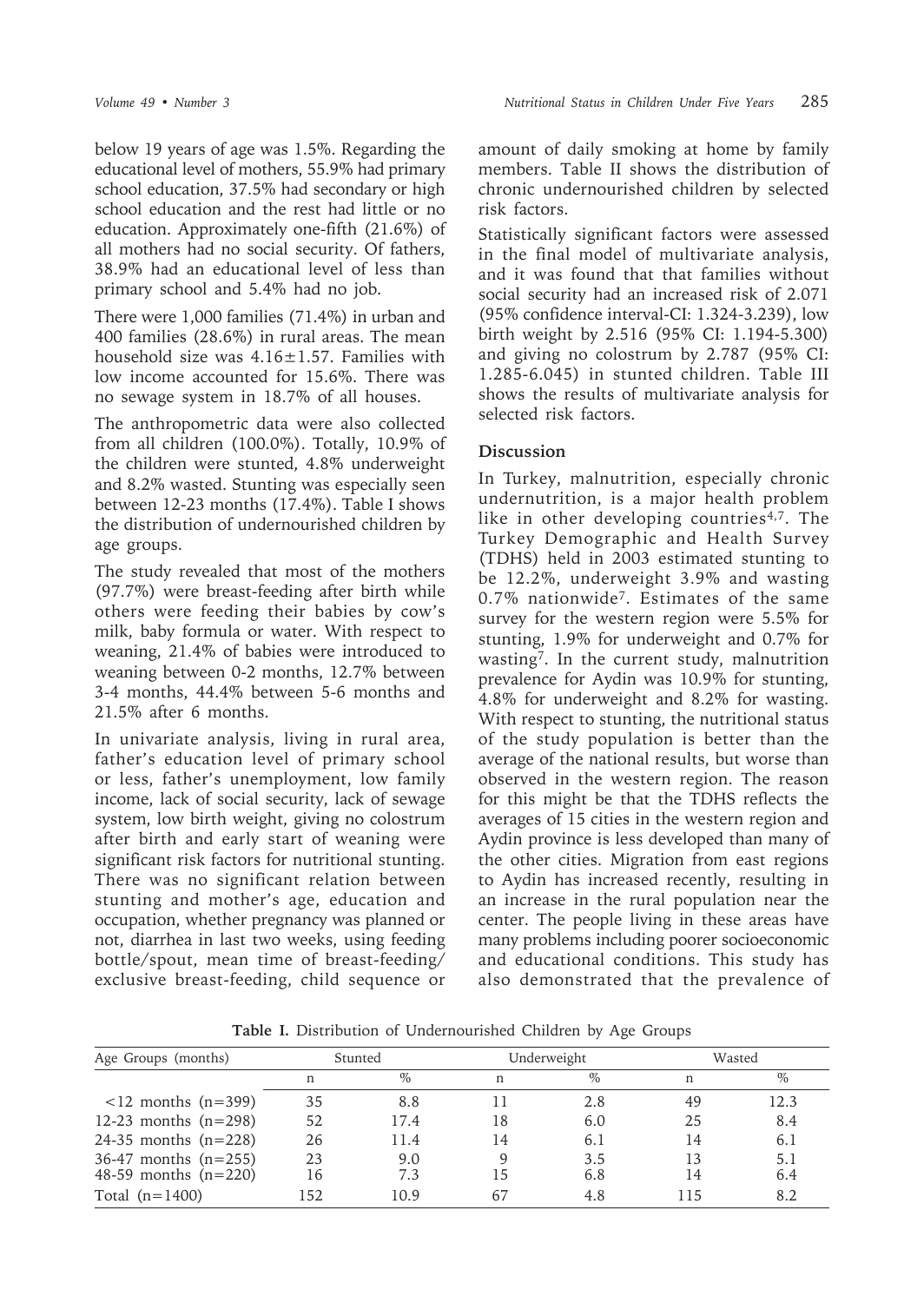| <b>Table II.</b> Distribution of Chronic Undernourished Children by Selected Risk Factors |  |  |  |  |
|-------------------------------------------------------------------------------------------|--|--|--|--|
|-------------------------------------------------------------------------------------------|--|--|--|--|

|                           |                                                                                                            | Stunted                                               | Not stunted                                           |                                     |
|---------------------------|------------------------------------------------------------------------------------------------------------|-------------------------------------------------------|-------------------------------------------------------|-------------------------------------|
| Risk Factors              |                                                                                                            | $N(%^*)$                                              | $N$ $(\%^*)$                                          | P                                   |
|                           | Age group (year)<br>< 19<br>$\geq 19$                                                                      | 3(14.3)<br>149 (10.8)                                 | 18 (85.7)<br>1230 (89.2)                              | 0.491                               |
| MOTHER                    | Education<br>Primary school or less<br>Secondary/High school                                               | 104 (11.9)<br>48 (9.1)                                | 771 (88.1)<br>477 (90.9)                              | 0.110                               |
|                           | Occupation<br>Housewife<br>Paid employed<br>Self employed                                                  | 138 (11.2)<br>11(8.0)<br>3(10.3)                      | 1095 (88.8)<br>127 (92.0)<br>26 (89.7)                | 0.512                               |
| FATHER                    | Educational level<br>Primary school or less<br>Secondary/High school                                       | 78 (14.3)<br>74 (8.7)                                 | 467 (85.7)<br>781 (91.3)                              | $0.001^{\dagger}$                   |
|                           | Occupation<br>No<br>Paid employed<br>Self employed                                                         | 15 (19.7)<br>62 (8.5)<br>75 (12.5)                    | 61 (80.3)<br>664 (91.5)<br>523 (87.5)                 | $0.003^{\dagger}$                   |
| FAMILY/HOUSE              | Residence<br>Rural<br>Urban                                                                                | 61 (15.2)<br>91(9.1)                                  | 339 (84.8)<br>909 (90.9)                              | 0.001                               |
|                           | Social security<br>No<br>Yes                                                                               | 58 (19.2)<br>94 (8.6)                                 | 224 (80.8)<br>1004 (91.4)                             | $0.000^{\dagger}$                   |
|                           | Income<br>Low income<br>Moderate or more                                                                   | 40 (18.3)<br>112 (9.5)                                | 179 (81.7)<br>1069 (90.5)                             | $0.000^{\dagger}$                   |
|                           | Type of sanitation<br>Sewage system<br>Other                                                               | 114 (10.0)<br>38 (14.5)                               | 1024 (90.0)<br>224 (85.5)                             | $0.035^{\dagger}$                   |
|                           | Household size***<br>Total number of cigarettes smoked daily at home***                                    | $4.41 \pm 2.18$<br>$20.89 \pm 11.26$                  | $4.13 \pm 1.47$<br>$19.43 \pm 11.17$                  | $0.036^{\dagger}$<br>0.269          |
|                           | Pregnancy intent<br>Intended<br>Unintended                                                                 | 137 (10.6)<br>15 (13.4)                               | 1151 (89.4)<br>97 (86.6)                              | 0.368                               |
|                           | Child sequence***                                                                                          | $2.35 \pm 2.03$                                       | $2.13 \pm 1.40$                                       | 0.089                               |
| PREGNANCY/BIRTH/CHILDHOOD | Birth weight (grams)<br>$< 2500$ g<br>$\geq$ 2500 g                                                        | 14 (23.7)<br>138 (10.3)                               | 45 (76.3)<br>1203 (89.7)                              | $0.001$ <sup>†</sup>                |
|                           | Colostrum<br>Yes<br>N <sub>o</sub>                                                                         | 135 (11.2)<br>13 (31.7)                               | 1073 (88.8)<br>28 (68.3)                              | $0.000^{\dagger}$                   |
|                           | Breast-feeding (months)***<br>Exclusive breast-feeding (months)***<br>Time weaning was started (months)*** | $9.61 \pm 5.90$<br>$2.65 \pm 2.58$<br>$2.41 \pm 1.15$ | $8.90 \pm 5.80$<br>$3.02 \pm 2.45$<br>$2.73 \pm 1.08$ | 0.193<br>0.097<br>$0.002^{\dagger}$ |
|                           | Ever using feeding bottle<br>Yes<br>No                                                                     | 71 (9.6)<br>81 (12.2)                                 | 665 (90.4)<br>583 (87.8)                              | 0.125                               |
|                           | Ever using spout<br>Yes<br>No                                                                              | 71 (10.7)<br>81 (11.0)                                | 593 (89.3)<br>655 (89.0)                              | 0.851                               |
|                           | Diarrhea in last 2 weeks<br>Yes<br>No                                                                      | 14 (12.1)<br>134 (11.7)                               | 102 (87.9)<br>1010 (88.3)                             | 0.910                               |

\* Row percentage. \*\* Baby formula/water/milk. \*\*\* Mean±Standard Deviation. †Statistically significant.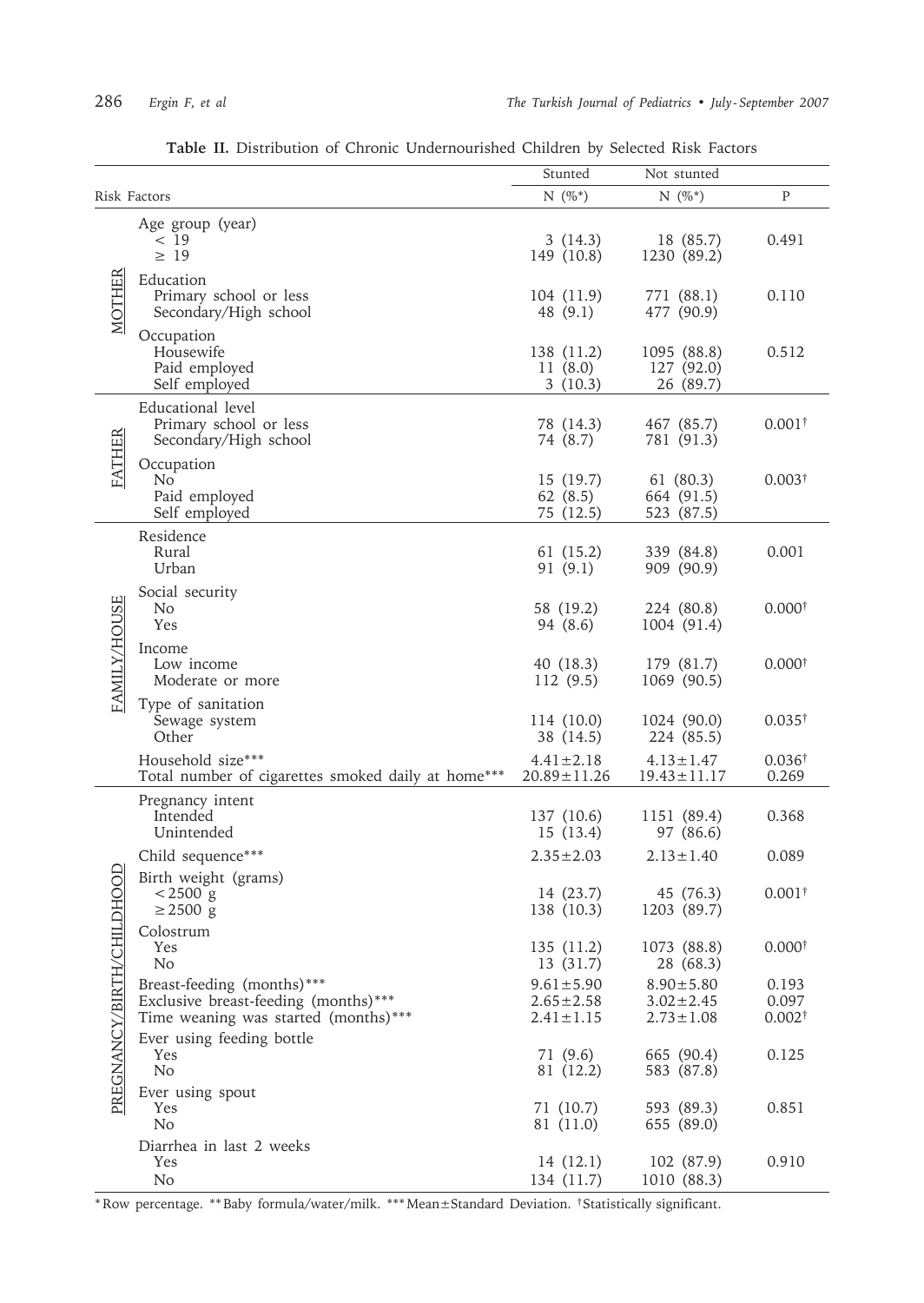|                 |                             | B                  | SE    | d.f. | <b>OR</b>     | 95% CI      |
|-----------------|-----------------------------|--------------------|-------|------|---------------|-------------|
| Social security | Present<br>Nonexistent      | Reference<br>0.728 | 0.228 |      | 1.00<br>2.071 | 1.324-3.239 |
| Birth weight    | $\geq$ 2500 g<br>$< 2500$ g | Reference<br>0.923 | 0.380 |      | 1.00<br>2.516 | 1.194-5.300 |
| Colostrum       | Given<br>Never              | Reference<br>1.025 | 0.395 |      | 1.00<br>2.787 | 1.285-6.045 |
| Constant        |                             | $-2.053$           | 0.407 |      | 0.128         |             |

**Table III:** Risk Factors for Malnutrition According to Logistic Regression Analysis, Final Model

wasting and underweight are below the national average. Wasting, which is an indicator of acute nutritional deficiency, is reported to result from a recent illness (especially diarrhea, a febrile sickness, etc.) or due to weight loss related to seasonal differences7. However, in this study, these reasons did not affect wasting. Because the study is based on chronic malnutrition, factors related to acute nutritional deficiencies were not adequately queried. Extensive research should be planned on a provincial level to determine the reasons for the high prevalence of wasting and underweight.

Several studies in Turkey have reported different prevalence rates for nutritional disorders. Studies done in Samsun and Manisa, cities in the northern and western regions of Turkey, reported stunting as 11% and 8%, underweight as 0.8% and 2%, and wasting as 1.2% and 11.5%, respectively11,12. Manisa is located in the same region as Aydin, and we thus expected similar prevalence rates, but the prevalence of stunted children was higher in Aydin. In Manisa, the study was done in only one urban health center region, but in this study, the study population was selected from both urban and rural areas of 10 health centers. Higher rates for stunting (15.3%) were reported from the rural health centers, where primarily poor families live and sociodemographic characteristics are worse than in urban areas. This finding is consistent with TDHS rural results.

Medline was searched for similar studies conducted in countries neighboring Turkey, but no population-based research on prevalence of malnutrition could be found. In Greece, most of the studies about this subject were hospital-based and thus, no data were found on population-based prevalence rates<sup>13,14</sup>. This study is expected to contribute to regional statistics.

Nutritional studies have been reported more frequently from Africa, where different prevalence rates are observed. Findings from a survey in Nairobi, Kenya revealed stunting as 34.6%, underweight as 26.5% and wasting as 6.2%. Another survey in Kasese district at the Uganda-Congo border confirmed stunting as 49.8%, underweight as 14.7% and wasting as 1.29%6,15. In Ecuador, chronic malnutrition was found in  $22.8\%$  of children<sup>16</sup>. Another study in that country, which confirmed stunting as 26% in children under five years old, reported living in rural areas as a major risk factor $17$ . The very high rates of child malnutrition throughout sub-Saharan Africa are linked to such factors as poor access to education and health services, safe water and sanitation<sup>6,15-18</sup>. The high prevalences in these less developed countries may be expected since Africa has poorer sociodemographic characteristics than our region.

The largest prevalence of chronic malnutrition was found in the 12-23-month-old group. In this region, mean time for breast-feeding was approximately nine months. The high rates of stunting after 11 months are linked to stopping breast-feeding earlier than the suggested 24 months and difficulties in providing adequate and safe food $16$ .

No association was found between stunting and mother's age or education level, and this was contrary to literature findings. Some studies reported that younger childbearing was identified as a risk factor. It is suggested that adolescent mothers are not ready to take care of a child, whereas older mothers have more experience in child care and are likely to find solutions to their problems<sup>6</sup>. In this study, the percentage of adolescent mothers was very low and may explain why no significant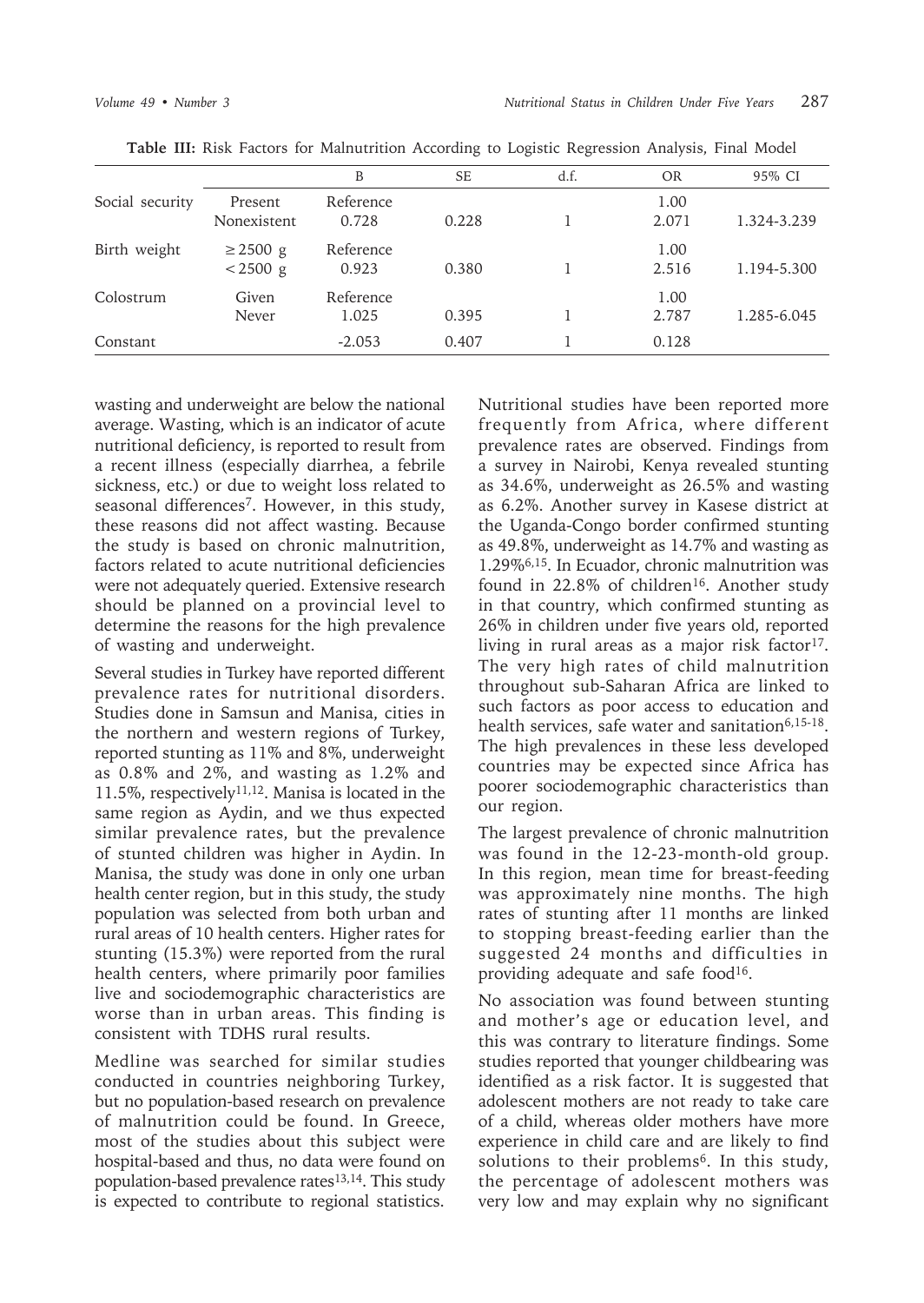relation could be found between mother's age and stunting. The fact that children of young mothers are traditionally cared for by their grandmothers in Turkey may be another reason. Studies done in other regions of Turkey and also in Uganda and Nigeria revealed that a mother's educational level is also an important risk factor for chronic malnutrition<sup>11,12,15,19</sup>. Most of the mothers in the study population had similar educational characteristics. If the study population had consisted of mothers of various educational levels, it could have revealed a significant association.

We found that father's education and occupation were important risk factors for chronic malnutrition. In societies where the females' education level is low, male education gains importance. This study reveals that more emphasis should be given to education of both father and mother in developing countries like Turkey.

In this study, living in a rural area was a risk factor for malnutrition. Chronic malnutrition was found as 9.1% in urban areas and 15.2% in rural areas. A research made in Malaysia also reported that the prevalence of underweight and stunting were high among children in poor rural areas<sup>20</sup>. In this study, the reason for the high prevalence of malnutrition in rural areas is mainly the lack of social security. The ratio of mothers without social security was 28.8% in rural and 18.7% in urban areas. Lack of social security causes poor accessibility to education and health services.

Poverty is an important risk factor of malnutrition. In this study, the significant factors identified (low income, unemployment of father, lack of social security, lack of sewage, lower education of father, living in rural area, low birth weight) are all components - causes or results - of poverty. Children under five years old are in a stage of rapid growth and development. At this life period, early intervention strategies must be taken in order to prevent growth failure. Inadequate and inappropriate food intake is related with poverty.

Breast-feeding and giving colostrum are the foundations of good nutrition for infants, and inadequate breast-feeding can jeopardize an infant's health and nutrition, particularly in areas where sanitation and hygiene are poor. Some studies revealed that a bottle-fed baby in a poor community is 14 times more likely to die from diarrheal diseases and four times more likely to die from pneumonia than a baby that is exclusively breast-fed8. A study in Iraq reported that all anthropometric measurements were found lower in children who were bottlefed compared with those who were breastfed21. In this study, stunting was higher in children fed with bottle/spout; however, the relation was not significant because only 10% of the mothers reported that they had ever used feeding bottle/spout. There was also no association between stunting and mean time of breast-feeding/exclusive breast-feeding.

There was a relation between stunting and age at which weaning was started. Inappropriate timing for introducing some kinds of food supplements to a child may affect his/her nutritional status because his/her digestive and immune systems are not yet mature. Introducing supplements before four months, especially under unhygienic conditions, could be an important cause of malnutrition<sup>6</sup>. A study held in India, where malnutrition prevalence was 60.7%, reported that not exclusively breast-feeding the child until at least four months of age and undesirable practices of discarding the colostrum were related with child malnutrition<sup>22</sup>. Similar findings were found in this study.

Multivariate analysis results showed that lack of social security (Odds ratio-OR=2.071), low birth weight (OR=2.516) and giving no colostrum (OR=2.787) were significant risk factors for stunting in children. Low birth weight may arise from many different causes. Among the most important reasons are mothers' not being informed about risks before/during pregnancy and not receiving antenatal care services sufficient in both quality and quantity. Pregnancies before 19 and over 35 years, birth interval less than two years, and mothers' poor nutritional status may result in low birth weight babies<sup>23-26</sup>. These babies are at risk of malnutrition in the future. A study undertaken in South Africa reported the same finding18. In the current study, information related to pregnancies was not adequately collected. This may be considered as a limitation of our research.

In conclusion, prevalence of chronic malnutrition is a public health problem in Aydin, Turkey. In order to prevent this serious problem,